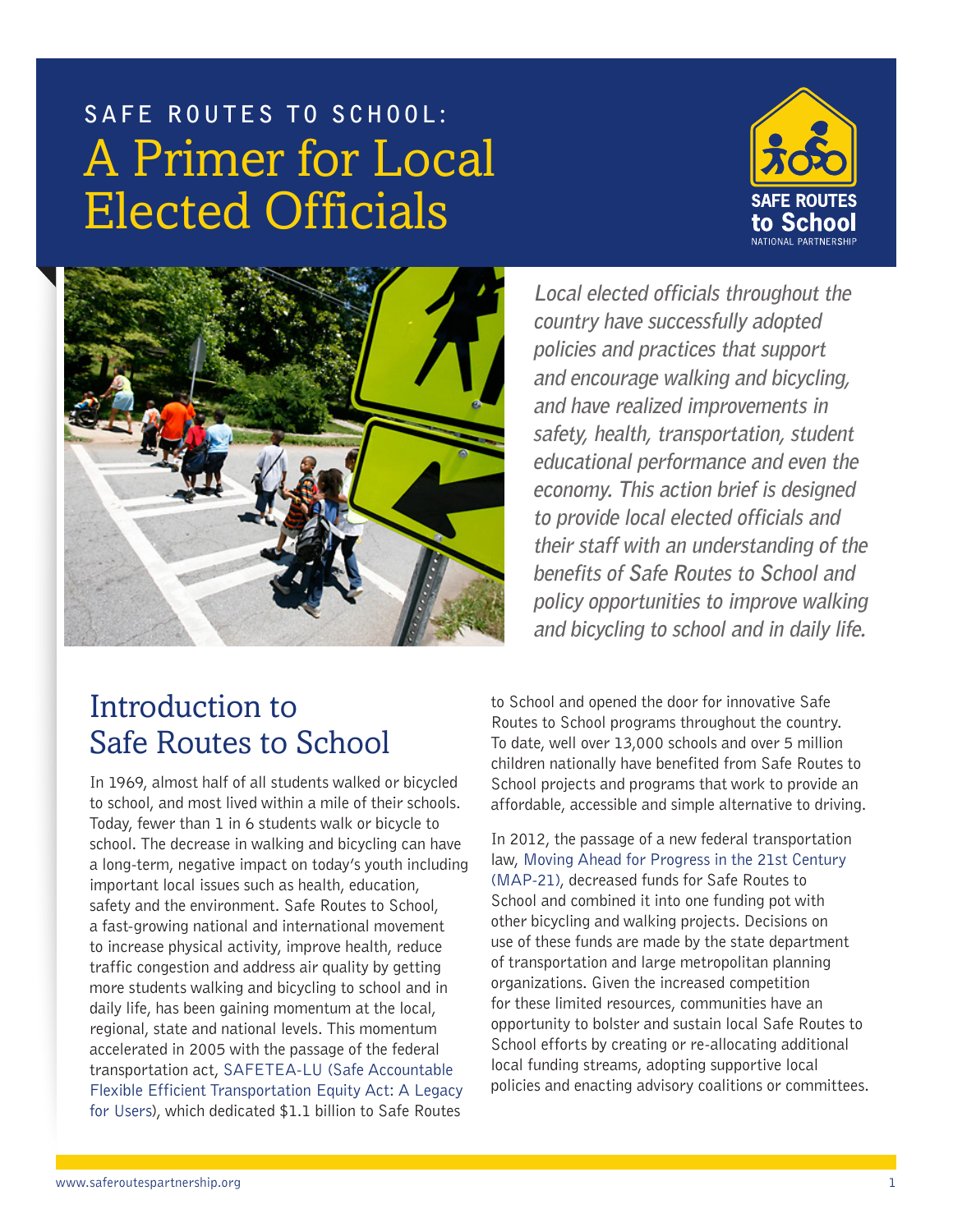

# Community Level Policies and Funding for Safe Routes to School

The following strategies are excellent opportunities to boost bicycling and walking and Safe Routes to School as fully funded transportation priorities at the local level. Local elected officials can take leadership in promoting these ideas internally and externally to create safer, more accessible active transportation options for all users through funding and policies that support walking and bicycling:

# Strategy: Allocate Funding for a Local Safe Routes to School Program

In order to create funding sources not reliant on federal and state funding decisions, localities can follow the lead of the federal program and invest a relatively small amount of transportation dollars in walking and bicycling to school projects. These communities address the long-term issues of safety, traffic congestion and air quality, as well as the health needs of their residents, by dedicating funding to improving conditions through a local Safe Routes to School program.

#### **Case Study: Fort Collins, CO**

In 2009, Fort Collins had 11 serious or fatal crashes involving bicycles and pedestrians. City Council members, City staff and the community began a push to create safer streets for all users. To improve bicycle safety, the City Council asked Transportation Planning staff to prepare a Bicycle Safety Education Plan. The plan, available at [www.fcgov.com/](http://www.fcgov.com/transportationplanning) [transportationplanning,](http://www.fcgov.com/transportationplanning) was adopted in March 2011. The City Council, using the Keep Fort Collins Great sales tax funds, has allocated \$50,000 annually to implement the plan.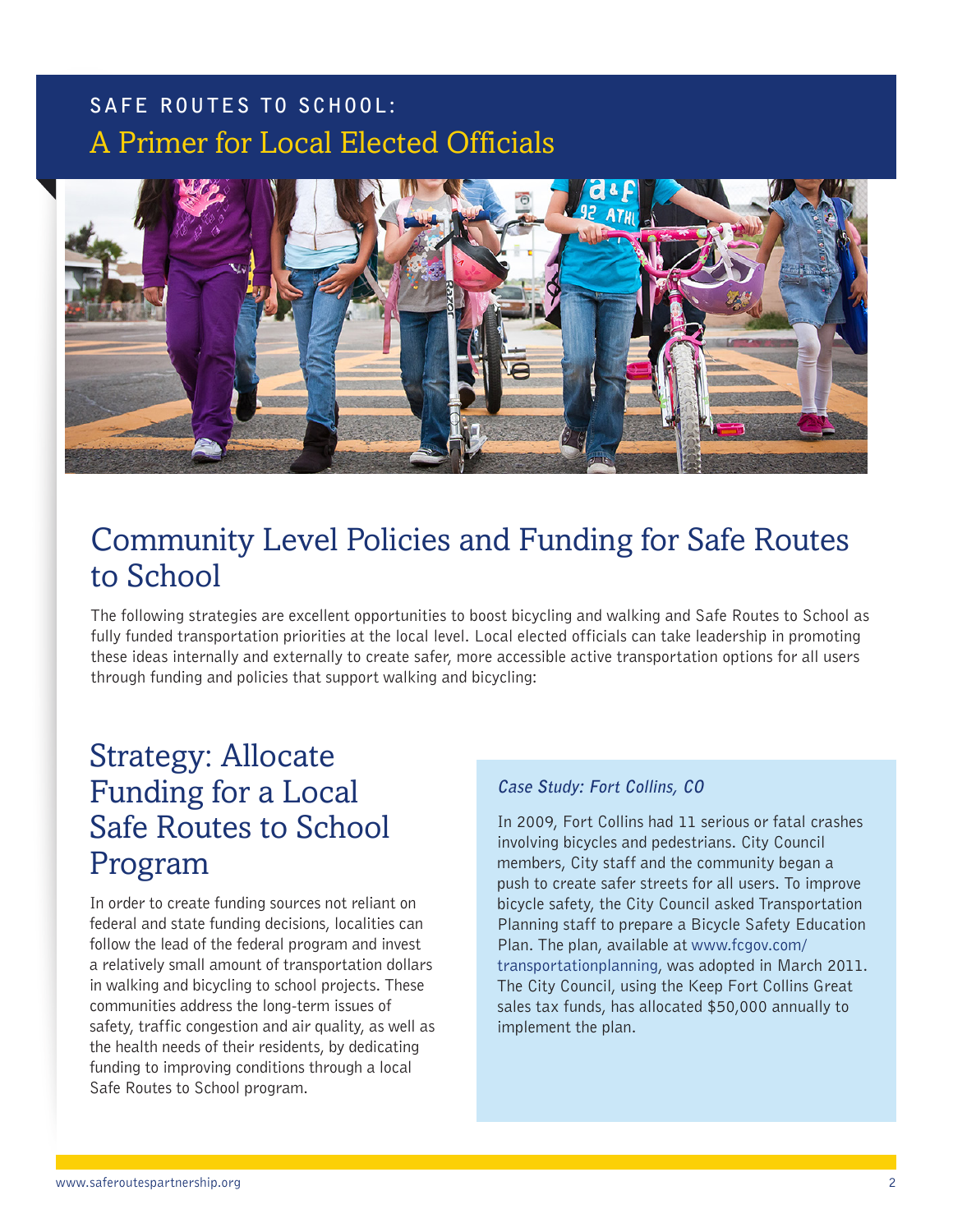### Strategy: Include Accommodations for Walking and Bicycling in Planning **Documents**

Every day, communities are involved in developing, finalizing and implementing plans that significantly affect the future of walking and bicycling in the community. These plans include bicycle and pedestrian master plans, general/comprehensive plans, capital improvement plans, regional transportation plans and more. The resulting work of these collaborations is an overall blueprint which prioritizes projects, designates the way land can be used and, in many cases, assigns funding for transportation. Local elected officials have the influence to make sure projects that allow children to safely walk and bicycle to school and other destinations are a priority of these planning processes.

#### **Case Study: Los Angeles, California**

The Safe Routes to School National Partnership, working in collaboration with several local organizations, worked to encourage the city of Los Angeles to consider a strategic [Safe Routes to](http://saferoutescalifornia.files.wordpress.com/2011/03/city_of_la_srtsstrategicplan_proposal_03_09_111.pdf)  [School plan](http://saferoutescalifornia.files.wordpress.com/2011/03/city_of_la_srtsstrategicplan_proposal_03_09_111.pdf) for their 700 plus schools. One of the first steps in making this happen was to educate the City's Transportation Committee on the need, who was receptive to the concept and helped move it forward. As a result, the Safe Routes to School plan was then included as a component of the [City's adopted Bicycle Master Plan.](http://clkrep.lacity.org/onlinedocs/2010/10-2385-s2_misc_2-3-2011a.pdf) In April 2011, the City of Los Angeles allocated \$1.2 million in local sales tax dollars to fund the creation of its strategic Safe Routes to School plan.

# Strategy: Use a Local Complete Streets Approach

As communities consider allocating funding for Safe Routes to School projects, it is ideal to ensure that future road construction or rehabilitation is inclusive of walking and bicycling by taking a local Complete Streets approach. A Complete Streets approach ensures that every project recognizes the accommodation of all modes and users — including automobiles, transit, bicyclists, pedestrians, children, older adults and people with disabilities — when new projects are being built or renovations are being made. It can be more cost-effective to build these accommodations in during a project rather than retrofitting the road afterwards.

#### **Case Study: Madison, Wisconsin**

Madison, Wisconsin is the recipient of a Gold Bicycle Friendly Community rating from the League of American Bicyclists. While walking and bicycling has long been an ingrained part of the community's local government culture, advocates began to see the need for cementing that belief with a Complete Streets approach. In 2006, when it came time to update the [Regional Transportation](http://www.madisonareampo.org/planning/regionalplan.cfm)  [Plan 2030,](http://www.madisonareampo.org/planning/regionalplan.cfm) the city council included a Complete Streets approach under the main "Goals and Objectives" section. This plan was adopted; now, when new streets are constructed or old streets are renovated across the region, new sidewalks, bike lanes, paths and safe places for pedestrians and bicyclists to cross are routinely considered.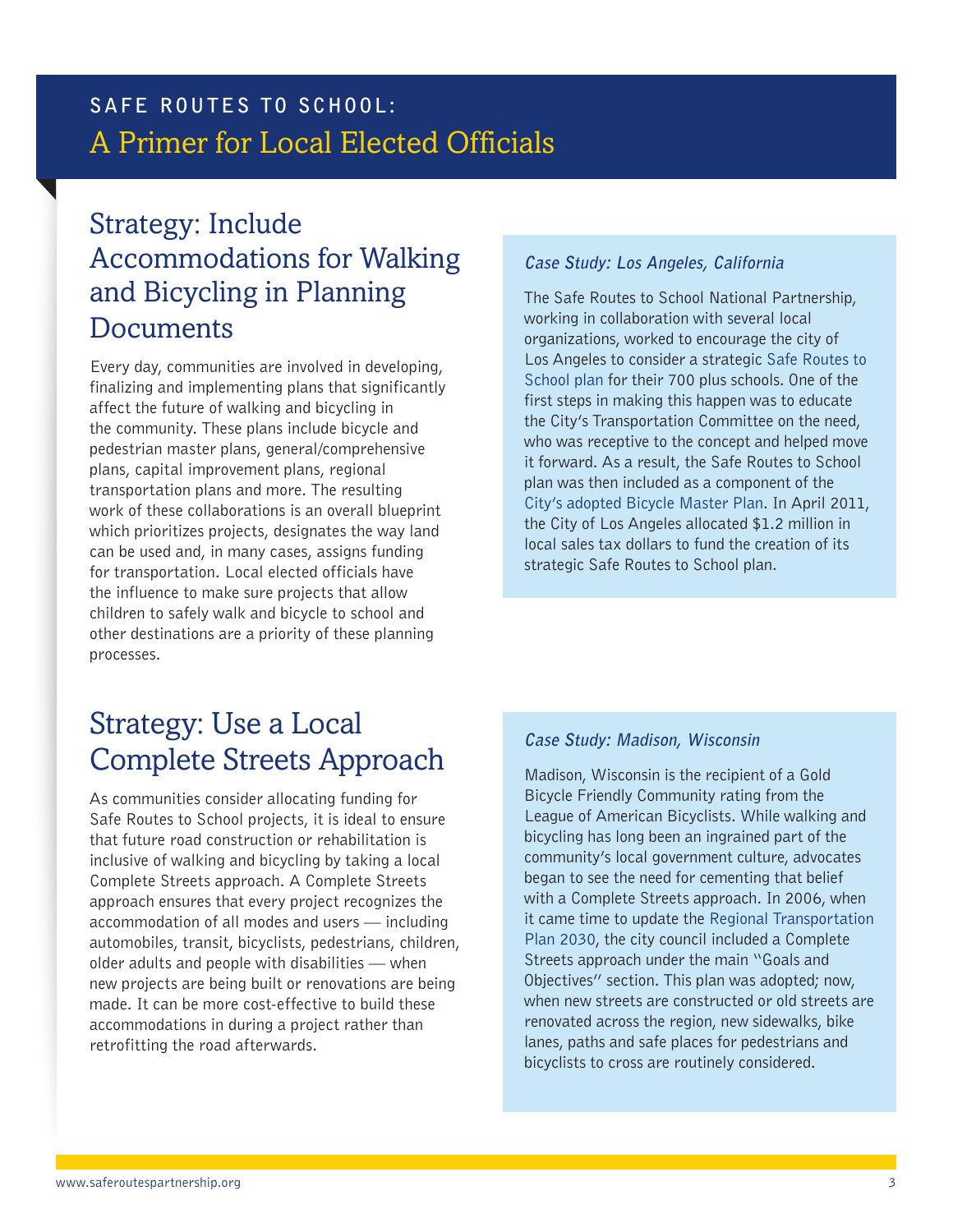### Strategy: Use Fine-Based Mechanisms for Bicycling and Walking Safety

There are many opportunities to improve traffic safety for walking and bicycling, especially near schools, and at the same time raise funds for Safe Routes to School safety projects. One consideration is that states can allocate, or re-allocate, funding received from traffic violations. This funding can be raised by either increasing the fines in school zones or re-allocating an already increased fine to create a safer environment for those that are endangered by traffic safety violations in these areas.

#### **Case Study: Portland, Oregon**

In July 2003, the Portland, Oregon City Council tasked a stakeholder group with developing a traffic safety strategy and financial plan in order to implement the City's Traffic Calming Master Plan. Simultaneously the public was demanding traffic safety solutions to speeding and pedestrian and bicycle safety issues. The stakeholder group developed a financial plan that called for a \$10-20 state-approved surcharge for all moving violations that the city council eventually approved. One-third of the funds generated from the fine went to traffic enforcement; onethird to traffic engineering; and one-third to traffic safety education.

# Strategy: Reduce Speeds

If a pedestrian is struck by a car traveling 40 mph, there is an 85 percent chance of death, while pedestrians struck by cars travelling 20 mph have a five percent chance of dying. The World Health Organization has identified speed control as one of the interventions that would reduce the number of traffic casualties. Communities interested in increasing safety through reducing speeds can: 1) reduce the speed limits, 2) increase the size of the school and residential zones in which they are required, and 3) ensure law enforcement prioritizes enforcement of speed limits.

#### **Case Study: Springfield, Missouri**

Speed limit monitoring by the Traffic Engineering Division showed that 75 percent of the drivers in Springfield were exceeding posted speed limits by at least 10 mph. With these faster speeds came a significant safety risk for students. Shortly thereafter, the City Council passed an ordinance reducing speed limits on all local streets. In addition, a  $\frac{1}{4}$ -cent capital improvement sales tax has been used to construct more than 50 miles of sidewalks near schools over the past 20 years and city engineers now regularly study school zones to identify safety challenges to children and make improvements.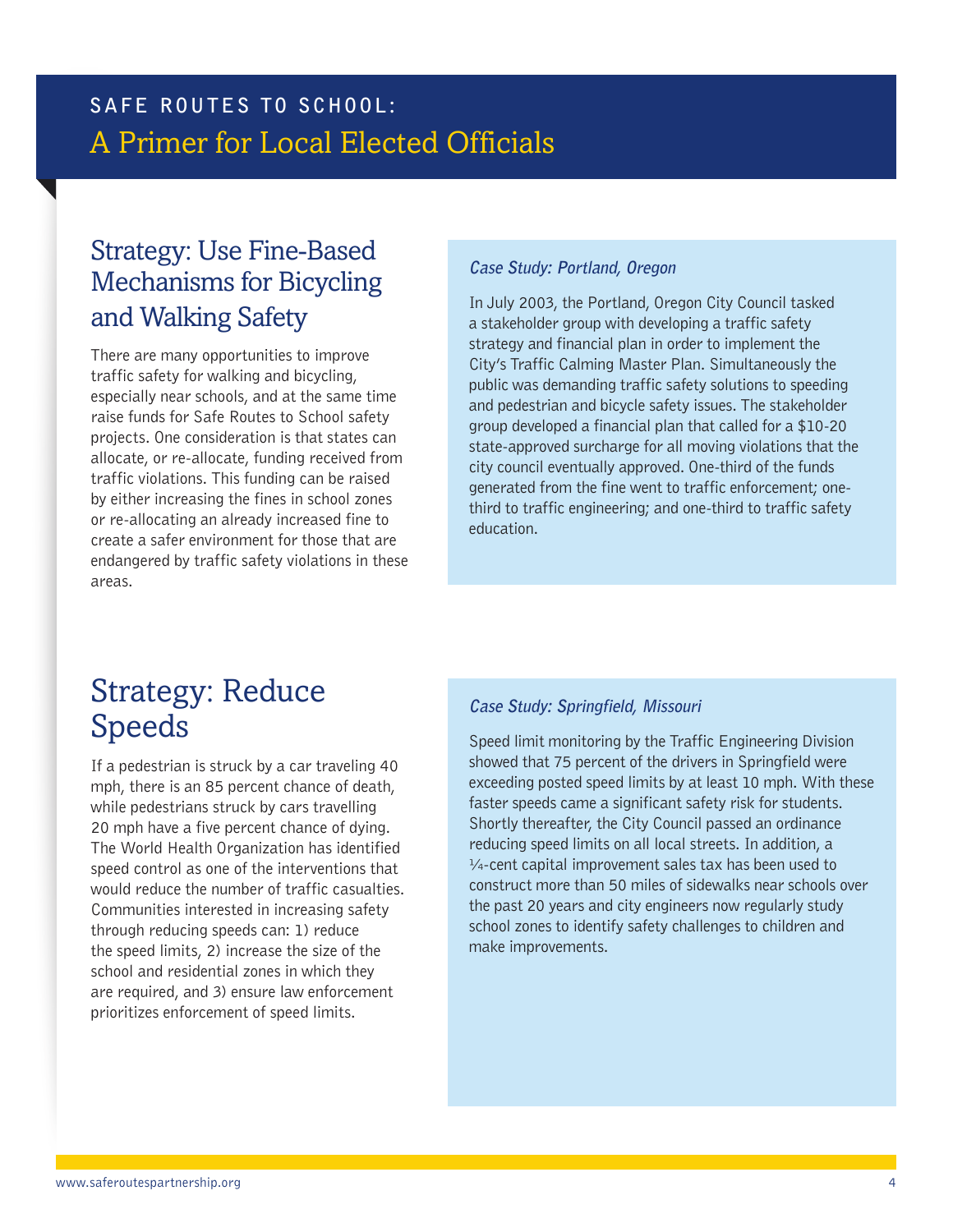# Strategy: Support Crossing Guards

Without safe places to walk and bicycle and safe ways to cross busy thoroughfares, parents will not ultimately make the decision to allow their children to walk or bicycle. In order to ensure that an adequate number of well-trained crossing guards are made available to schools, supporting a comprehensive crossing guard approach is necessary. It should include criteria for funding, equipping, training, and locating crossing guards as one step towards improving safety and encouraging more walking and bicycling in the community.

#### **Case Study: Washington, DC**

In 2008, after the launch of the DC Safe Routes to School pilot program, there was increasing public demand for crossing guards. The leaders of Washington, DC's crossing guard program asked the Safe Routes to School DC network to assist them in determining the best placement of crossing guards throughout the city. The network worked closely with the DC Department of Transportation to overhaul the city's crossing guard location placement policy to ensure that crossing guards were placed at busy intersections where large numbers of children needed assistance safely crossing the street. By revamping the existing city policy, the DC network contributed to the safety of DC students and addressed parent concerns about traffic safety, thereby setting up the DC Safe Routes to School program for greater success.

# Additional Regional Strategies and Approaches:

### **Strategy: Know How Your Community Travels**

A great deal of travel data are collected by states, regions, counties and municipalities. It is important to make it a local priority to improve data collection in order to understand how people move from one place to the other, where there are conflicts or crashes and how many dollars the community allocates toward streetscale improvements benefiting each mode. Armed with accurate knowledge of the needs of the community, local elected officials can work with their staff to meet these transportation needs.

### **Strategy: Maintain Full-Time Safe Routes to School and Bicycle and Pedestrian Coordinators**

Local public works departments need dedicated staff to carry out Safe Routes to School priorities. Bicycle and pedestrian and Safe Routes to School programs and projects benefit from full-time staff who manage projects, provide resources and training to districts and schools, monitor progress and ensure that federal and state funds are quickly and fully expended.

#### **Strategy: Support Lower-Income Communities**

Children from lower-income families are twice as likely to walk to school as children from higher-income families but typically face greater personal and traffic safety risks on their route to school. It is critical that Safe Routes to School funds reach lower-income schools and communities to help improve traffic safety and reduce injuries. Local elected officials should ensure that bicycling and walking improvements benefit all schools and neighborhoods and in many cases, should consider prioritizing improvement in lower-income areas to address disparities in health and the built environment.